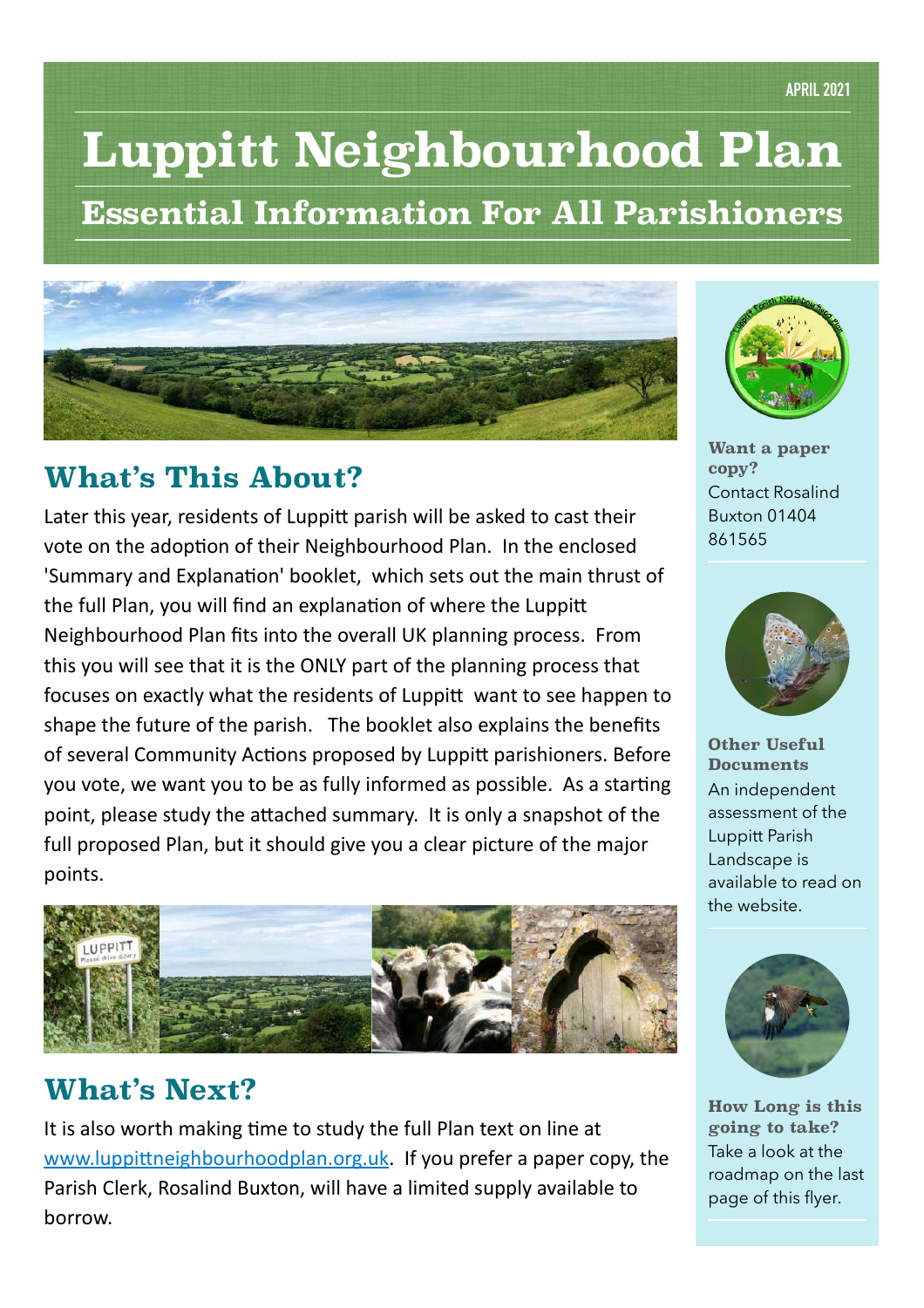

### **Join the Discussion**

Once you have studied the Plan, you may well have comments, concerns or questions that you want aired and shared. There are several ways of doing that. Some are explained in the 'Summary and Explanation', but you can also join one of three open, live discussions, hosted by members of the Parish Council and the Chairman of the Neighbourhood Plan Committee. The discussions will be aired online via the Zoom platform.



#### **HOW TO REGISTER**

Simply contact the Parish Clerk, Rosalind Buxton (contact details included in the 'Summary and Explanation' booklet enclosed). You will need to supply an email address, as the invitation to join the meeting will be sent to you by email on the day. You will also be asked to give Rosalind an outline of the subject you want to discuss.

#### **COMMENTS AND CONCERNS WILL BE PUBLISHED**

Whether or not you take part in one of the open or one-to-one discussions, a resumé of comments will be published on the Neighbourhood Plan website so you can stay fully up to date.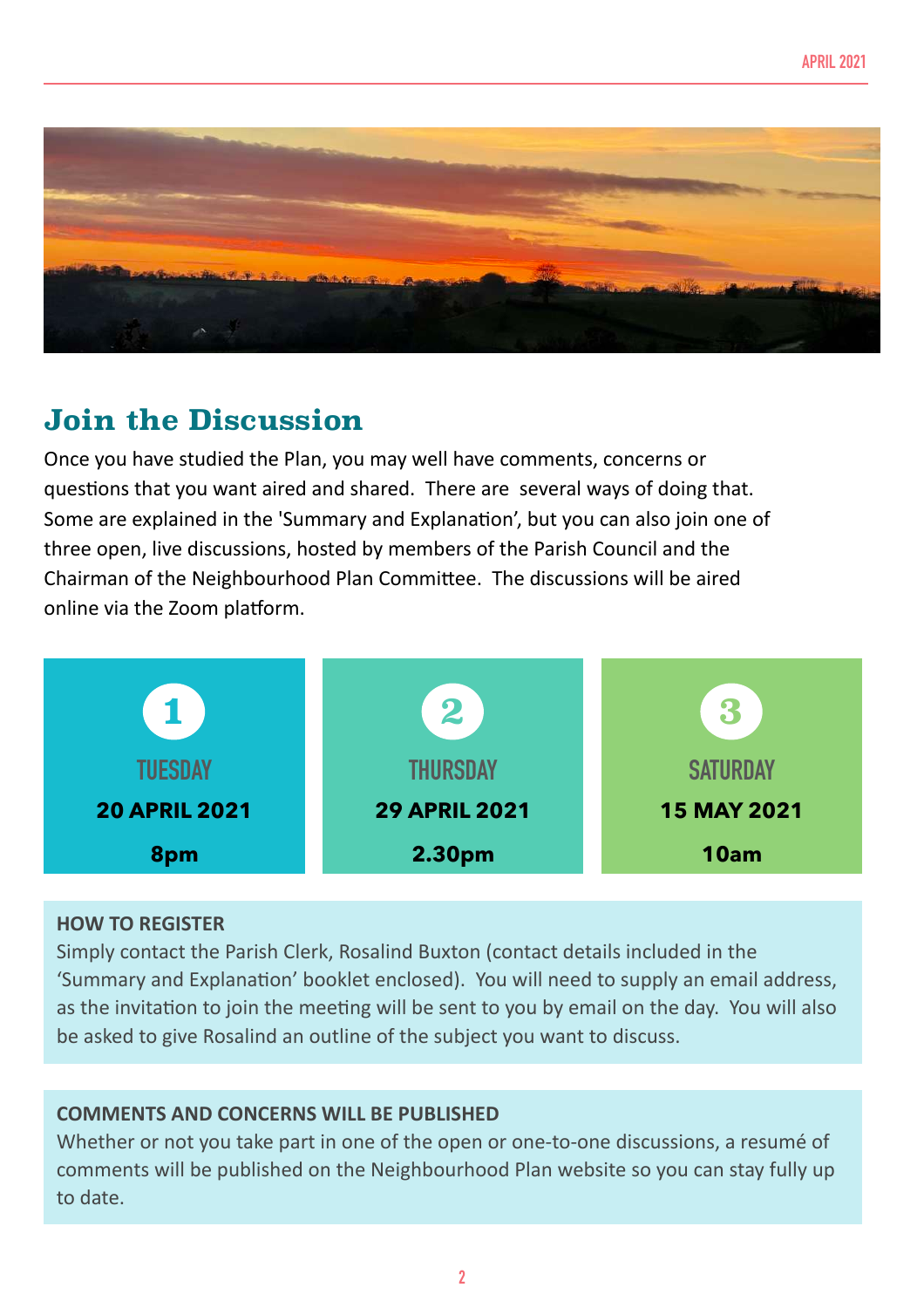

#### **OTHER WAYS TO HAVE YOUR SAY**

If you can't make one of the open discussions, you can still contact Rosalind with an outline of your discussion point and arrange a date and time for a one-to-one telephone conversation with the most appropriate respondent from the Parish Council or the Neighbourhood Plan Committee.

If you do take part in one of the live discussions but time limits prevent the subject being fully aired, arrangements will be made for you to continue the discussion through a oneto-one phone call.



#### **MOVING FORWARD**

Through the Luppitt Packet, the Neighbourhood Plan website and further meetings or mailings, we will keep you fully up to date with developments as the consultation process rolls out.

We hope you will take the opportunity to participate and to vote for the Plan's adoption later in the year.